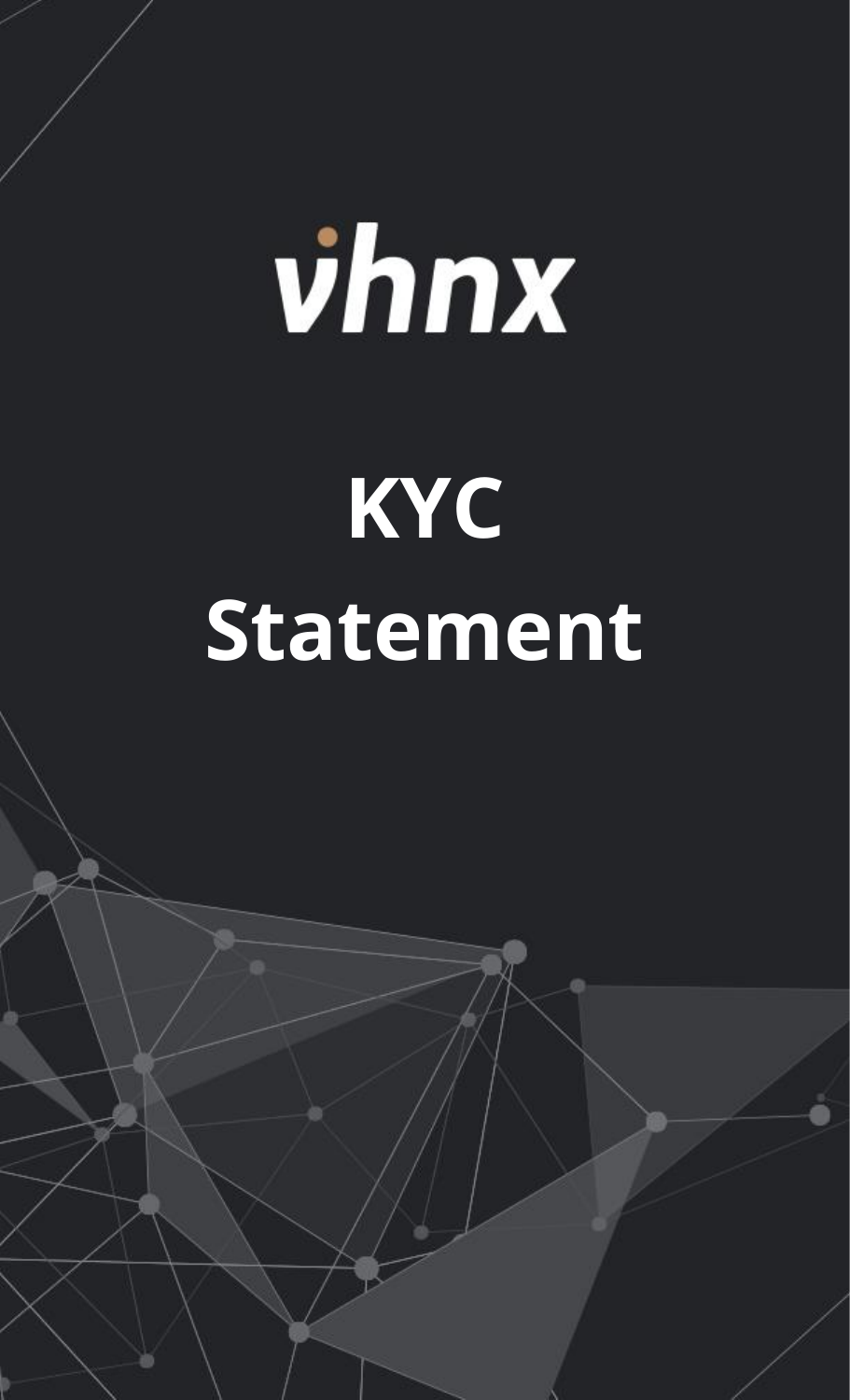1. The main objective of the conditions herein is to establish a systemic identity verification of each Client to ensure lawful transactions with the Company. The Know-Your-Client ("KYC") Statement includes disclosure of sensitive personal information that is used in daily business operations by the Company. Individuals who use the services of the Company must comply with the procedures herein.

2. In this document, the Company has established a formal process on how to submit the required information, what the necessary documents are, and to whom it will be disclosed. Included herein when and how the Company collects personal information and how it is used.

3. Moreover, the KYC Statement also aims to determine unlawful schemes such as identity theft, grand larceny, financial fraud, terrorist financing, and other illegal types of financing. In this case, the Company invokes its right to terminate its services entirely and use the Client's submitted information if he/she is deemed involved in an unlawful scheme.

4. The Company collects the Client's information and documents when any of the following is made:

A.) When the Client creates an account with the Company on the Site, his/her full name, age, date of birth, and country of residence must be provided accordingly. The Client's contact information must also be submitted, such as his/her phone number and email address. It is essential to log current and valid contact information since it will be used for daily transactions and to maintain regular communication with the Company.

B.) Once the Client has an active account and starts exchanging transactions with the Company, he/she must submit the required documents to verify his/her trading account. Submitting documents can be through uploading them on the Site or by sending them to services@vhnx.com. The Client is obliged to use his/her registered email when sending documents to the Company. All Client information and documents will be processed within forty-eight (48) business hours.

C.) Financial transactions, such as deposits and withdrawal, require the provision of bank information and other monetary details, such as the Client's preferred currency, source of income, and fund allocation for trading. The Company has the right to be informed of the Client's financial status to classify his/her trading objectives accordingly. Furthermore, due to the nature of the Company's business, the Client must also cite his/her occupation, sources of revenue, daily or annual income, and financial market expenditure.

D.) If the Client contacts the Company through the available means of communication, the Company's representative will ask for the Client's relevant information to identify him/her accordingly. The Company may ask for the Client's registered email, account number, and full name. The Company has the right to deny helping any individual who contacts the Company and refuses to present those details.

E.) If the Client contacts the Company through the available means of communication, including on social media platforms where the Company has cited as its official page or profile, the Client's information from the relevant platform may also be obtained accordingly. The Client acknowledges and agrees that the collected data from the corresponding platform can be added to his/her Client profile in VHNX.com.

5. The following information and documents are required to be submitted to confirm the identity of the Client and to verify that he/she is not committing unlawful transactions with the Company:

A.) Valid identification cards must be presented to simplify the users and enhance the Company's security simultaneously. ID cards can be driving license, passport, national or government-issued cards. All cards must show the date of validity, including date of birth and signature, where feasible.

B.) A residential proof or certificate should be presented to verify that the Client's registered address with the Company is identical to his/her current address. The residence document can be a bank statement, utility invoice, or government-issued lease contract, and all must not be dated for more than 6 months. If the Client is currently residing outside his/her country, additional residential documents may be required.

The financial market and its leveraged products are complex instruments that come with a high risk of potentially losing capital. More than 73% of trading accounts lose investments when using leveraged products. You should not invest more than you are prepared to lose. Considering your market experience and knowledge is very important before using our services. By using the services of VHNX.com, you affirm your agreement with the terms and conditions and accept all the risks involved.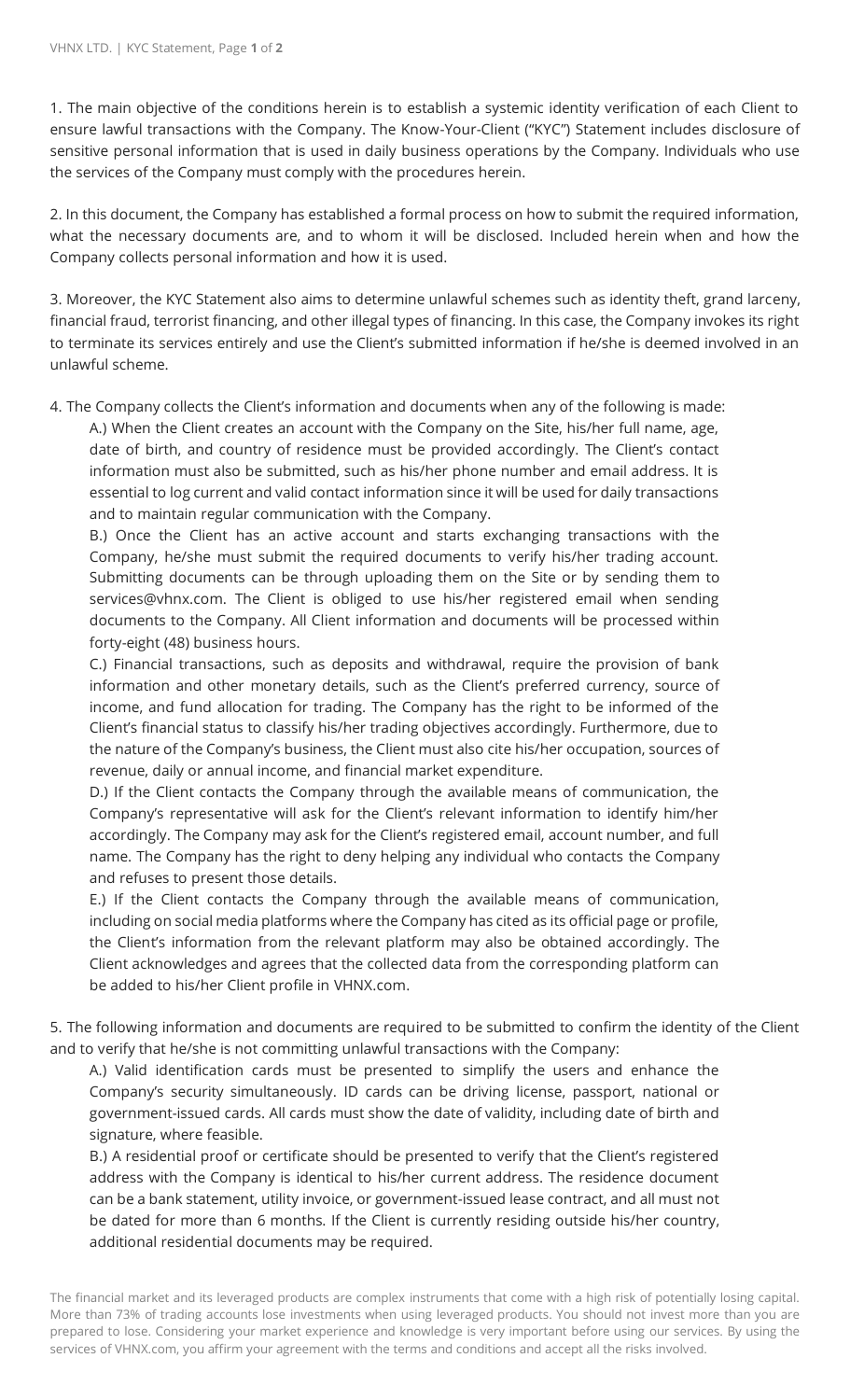.

C.) The required identity and residential documents can also differ as applicable. The Client is obligated to submit additional documents as required by his/her country of jurisdiction and by the used payment service provider. Other documentation, as requested, is essential in completing the KYC Statement.

D.) The Client should declare the differences among his/her current location, temporary address, and permanent residency, including if the Client has dual or multiple citizenships. This declaration is to identify whether the Client is permitted to engage in transactions with the Company as appropriate and to avoid address registration issues in due course.

E.) If the Client used his/her credit or debit card to deposit with the Company, front and back copies of the used card must be sent. The card number should only indicate the first 6 figures and the last 4 digits, including the expiration date. For the back copy, the CVV must be covered. F.) If an individual registers a trading account as corporate, a different set of required information and documents are required. Corporate accounts include identification cards of the individual representing the firm, utility bill of the firm, and legal authorization of company expenditure. Additional data may be requested by the Company if deemed necessary.

6. The Client must submit quality copies of the documents allowing the details included to be read legibly, and the details specified by law shall be recorded.

7. The Company will register the Client's personal information according to what he/she submitted. All records are treated with confidentiality and shall only be used for professional use. However, the moment that the Client provides his/her personal information to the Company, the Client hereby agrees that it can be used for company business transactions and to disclose it when the following occurs:

A.) The collected data and documents are used to verify the Client's trading account, including the deposit transactions made by the Client. Therefore, the Company has the right to disclose the collected personal data to its third-party affiliates, especially to its payment service providers, to maintain a systematic financial business transaction.

B.) Provision of personal details upon account creation shall forthwith give entitlement for the Company to disclose those details to its workforce and affiliates. The relevant departments of the Company shall use those details as references in future affairs with the Client, including financial transactions, trading activities, and customer assistance.

C.) If a third party requests the Company in good faith to provide the Client's data, or if the Company is called for a legal obligation to disclose such data, the Company may release the Client's information and documents accordingly. However, the Company invokes its right to refuse to disclose its collected data to third parties when deemed necessary.

D.) When a Client is proven to be involved in any illicit affairs, including illegal financing, and most especially if it directly affects the Company's integrity, the Company holds the right to disclose the Client's data to public authorities or government bodies. The Client's data can be used as evidence in state institutions if deemed essential for cooperation with the relevant government.

8. Although the Company has established safety measures to secure Client confidentiality, the Company cannot and does not guarantee that the collected information and documents will remain private at all times. The Company shall not be liable for contingencies, such as severe system malfunctions, unauthorized access, and other issues that will affect the Client's data privacy. The Client acknowledges these risks upon his/her provision of information and documents.

The financial market and its leveraged products are complex instruments that come with a high risk of potentially losing capital. More than 73% of trading accounts lose investments when using leveraged products. You should not invest more than you are prepared to lose. Considering your market experience and knowledge is very important before using our services. By using the services of VHNX.com, you affirm your agreement with the terms and conditions and accept all the risks involved.